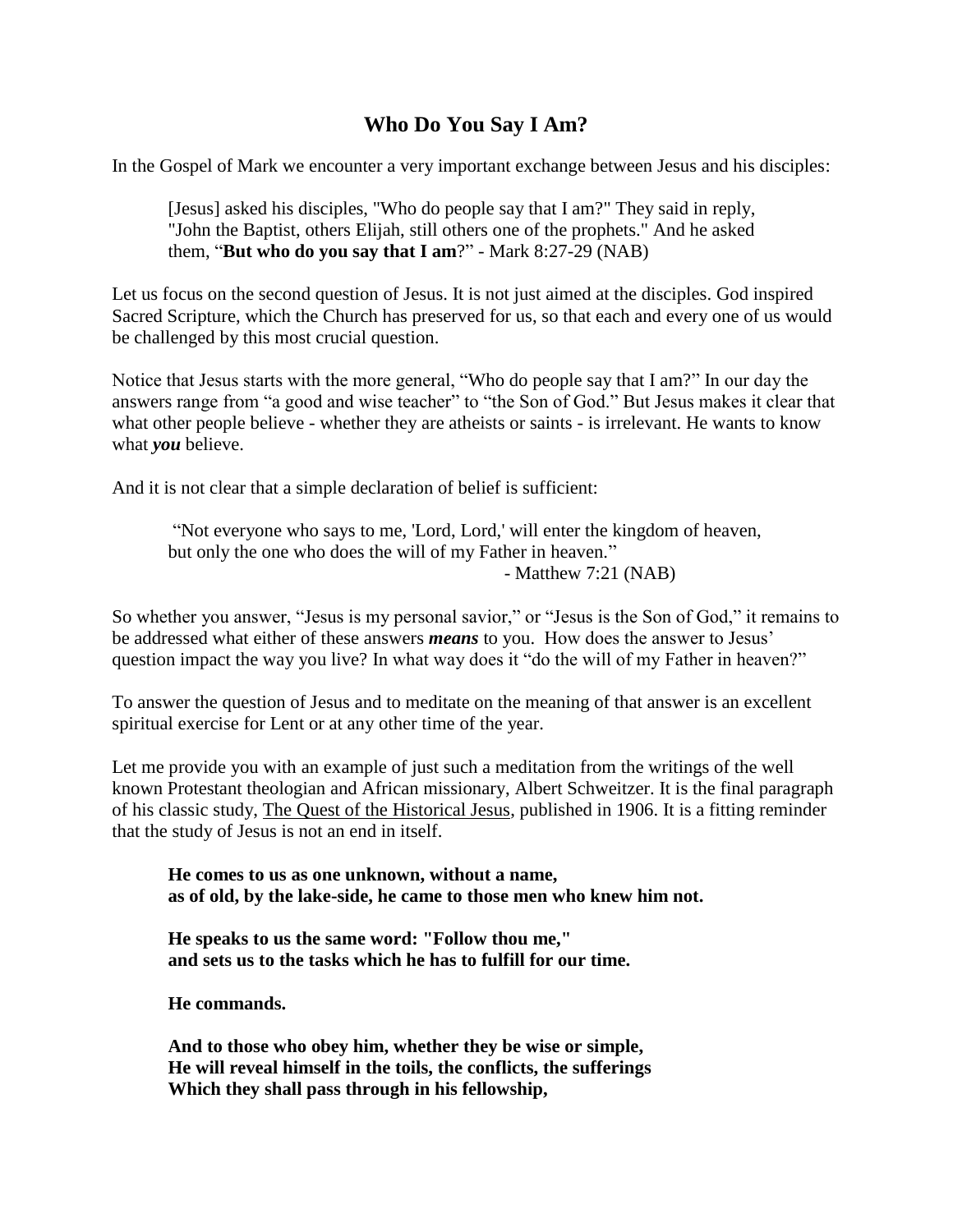## **And, as an ineffable mystery, they shall learn in their own experience Who He is.**

We encounter Jesus in our efforts to follow Him, to do the work he sets for us. Sometimes this results in the great efforts of a Mother Theresa or an Albert Schweitzer. But as St. Therese of Lisieux reminds us, the work Christ sets for us is often found in the ordinary acts of everyday life.

Use this passage as a meditation to identify the work that Christ has set for you.

S. Csontos, 3 March 2015.

(See attachment below.)